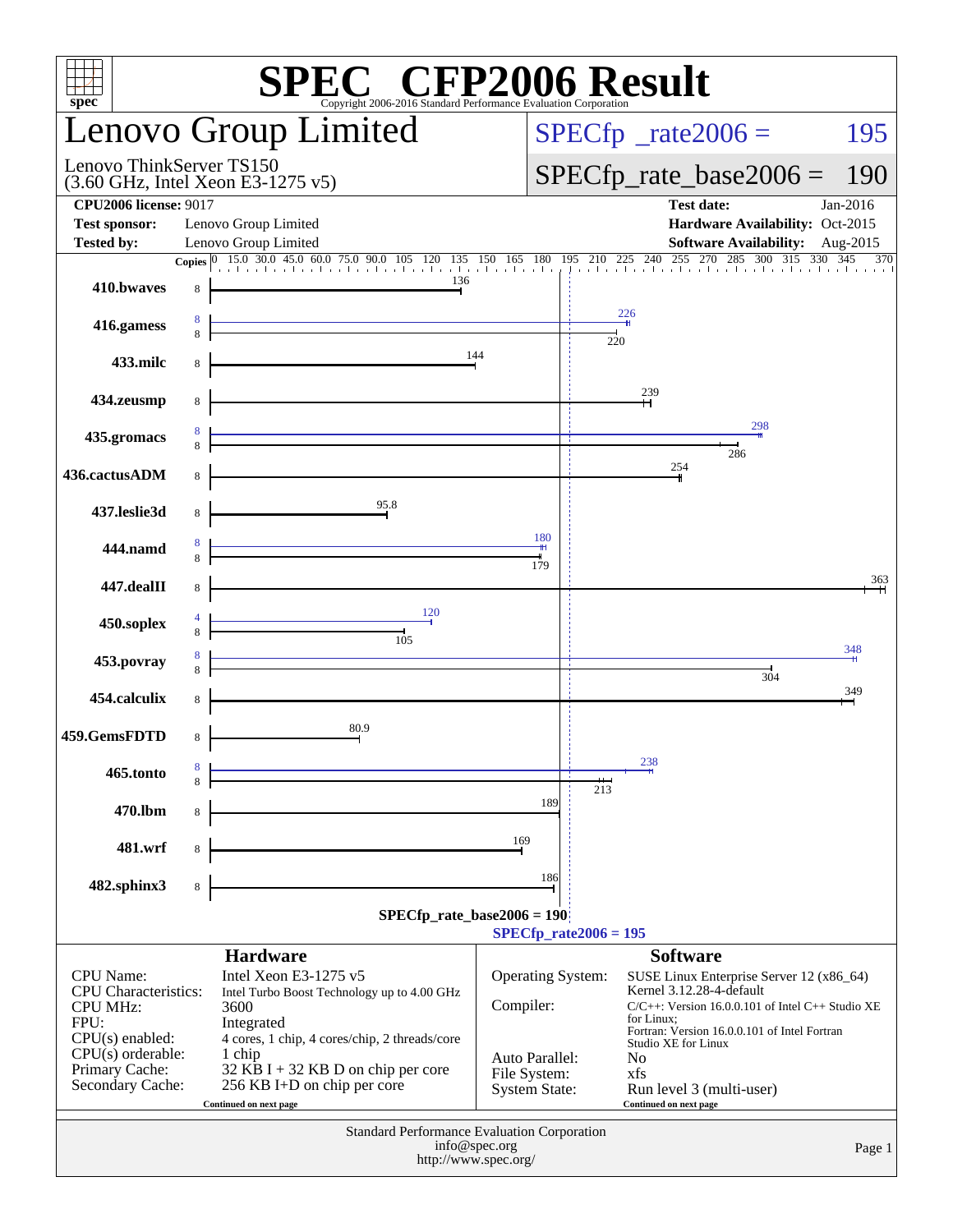

## enovo Group Limited

#### Lenovo ThinkServer TS150

[Other Hardware:](http://www.spec.org/auto/cpu2006/Docs/result-fields.html#OtherHardware) None

(3.60 GHz, Intel Xeon E3-1275 v5)

 $SPECTp_rate2006 = 195$ 

#### [SPECfp\\_rate\\_base2006 =](http://www.spec.org/auto/cpu2006/Docs/result-fields.html#SPECfpratebase2006) 190

| <b>CPU2006 license: 9017</b> | <b>Test date:</b> | $Jan-2016$ |
|------------------------------|-------------------|------------|
|------------------------------|-------------------|------------|

**[Test sponsor:](http://www.spec.org/auto/cpu2006/Docs/result-fields.html#Testsponsor)** Lenovo Group Limited **[Hardware Availability:](http://www.spec.org/auto/cpu2006/Docs/result-fields.html#HardwareAvailability)** Oct-2015 **[Tested by:](http://www.spec.org/auto/cpu2006/Docs/result-fields.html#Testedby)** Lenovo Group Limited **[Software Availability:](http://www.spec.org/auto/cpu2006/Docs/result-fields.html#SoftwareAvailability)** Aug-2015 [L3 Cache:](http://www.spec.org/auto/cpu2006/Docs/result-fields.html#L3Cache) 8 MB I+D on chip per chip<br>Other Cache: None [Other Cache:](http://www.spec.org/auto/cpu2006/Docs/result-fields.html#OtherCache) [Memory:](http://www.spec.org/auto/cpu2006/Docs/result-fields.html#Memory) 32 GB (4 x 8 GB 2Rx8 PC4-2133P-U) [Disk Subsystem:](http://www.spec.org/auto/cpu2006/Docs/result-fields.html#DiskSubsystem) 1 x 800 GB SATA SSD [Base Pointers:](http://www.spec.org/auto/cpu2006/Docs/result-fields.html#BasePointers) 32/64-bit<br>Peak Pointers: 32/64-bit [Peak Pointers:](http://www.spec.org/auto/cpu2006/Docs/result-fields.html#PeakPointers) [Other Software:](http://www.spec.org/auto/cpu2006/Docs/result-fields.html#OtherSoftware) None

**[Results Table](http://www.spec.org/auto/cpu2006/Docs/result-fields.html#ResultsTable)**

|                                                                                                          | <b>Base</b>   |                |       |                |       |                | <b>Peak</b> |                |                |              |                |              |                |              |
|----------------------------------------------------------------------------------------------------------|---------------|----------------|-------|----------------|-------|----------------|-------------|----------------|----------------|--------------|----------------|--------------|----------------|--------------|
| <b>Benchmark</b>                                                                                         | <b>Copies</b> | <b>Seconds</b> | Ratio | <b>Seconds</b> | Ratio | <b>Seconds</b> | Ratio       | <b>Copies</b>  | <b>Seconds</b> | <b>Ratio</b> | <b>Seconds</b> | <b>Ratio</b> | <b>Seconds</b> | <b>Ratio</b> |
| 410.bwayes                                                                                               | 8             | 800            | 136   | 801            | 136   | 801            | 136         | 8              | 800            | 136          | 801            | 136          | 801            | 136          |
| 416.gamess                                                                                               | 8             | 712            | 220   | 711            | 220   | 712            | 220         | 8              | 690            | 227          | 695            | 225          | 694            | 226          |
| $433$ .milc                                                                                              | 8             | 512            | 144   | 512            | 144   | 512            | 144         | 8              | 512            | 144          | 512            | 144          | 512            | 144          |
| 434.zeusmp                                                                                               | 8             | 305            | 239   | 305            | 239   | 310            | 235         | 8              | 305            | 239          | 305            | 239          | 310            | 235          |
| 435.gromacs                                                                                              | 8             | 207            | 276   | 200            | 286   | 200            | 286         | 8              | 191            | 299          | 192            | 298          | 192            | 297          |
| 436.cactusADM                                                                                            | 8             | 375            | 255   | 376            | 254   | 376            | 254         | 8              | 375            | 255          | 376            | 254          | 376            | 254          |
| 437.leslie3d                                                                                             | 8             | 785            | 95.8  | 787            | 95.6  | 785            | 95.8        | 8              | 785            | 95.8         | 787            | 95.6         | 785            | 95.8         |
| 444.namd                                                                                                 | 8             | 358            | 179   | 360            | 178   | 358            | 179         | $\overline{8}$ | 358            | 179          | 356            | 180          | 353            | 182          |
| 447.dealII                                                                                               | 8             | 258            | 355   | 252            | 363   | 250            | 366         | 8              | 258            | 355          | 252            | 363          | 250            | 366          |
| $450$ .soplex                                                                                            | 8             | 635            | 105   | 635            | 105   | 635            | 105         |                | 279            | <b>120</b>   | 279            | 119          | 278            | 120          |
| 453.povray                                                                                               | 8             | 140            | 304   | <b>140</b>     | 304   | 140            | 304         | 8              | 122            | 348          | 121            | 350          | 122            | 348          |
| 454.calculix                                                                                             | 8             | 189            | 349   | 189            | 349   | 193            | 342         | 8              | 189            | 349          | 189            | 349          | 193            | 342          |
| 459.GemsFDTD                                                                                             | 8             | 1049           | 80.9  | 1049           | 80.9  | 1049           | 80.9        | 8              | 1049           | 80.9         | 1049           | 80.9         | 1049           | 80.9         |
| 465.tonto                                                                                                | 8             | 373            | 211   | 370            | 213   | 362            | 217         | 8              | <u>331</u>     | 238          | 328            | 240          | 350            | 225          |
| 470.1bm                                                                                                  | 8             | 582            | 189   | 582            | 189   | 582            | 189         | 8              | 582            | 189          | 582            | 189          | 582            | 189          |
| 481.wrf                                                                                                  | 8             | 529            | 169   | 530            | 169   | 530            | 169         | 8              | 529            | 169          | 530            | 169          | 530            | 169          |
| 482.sphinx3                                                                                              | 8             | 838            | 186   | 837            | 186   | 839            | 186         | 8              | 838            | 186          | 837            | 186          | 839            | 186          |
| Results appear in the order in which they were run. Bold underlined text indicates a median measurement. |               |                |       |                |       |                |             |                |                |              |                |              |                |              |

#### **[Submit Notes](http://www.spec.org/auto/cpu2006/Docs/result-fields.html#SubmitNotes)**

 The taskset mechanism was used to bind copies to processors. The config file option 'submit' was used to generate taskset commands to bind each copy to a specific processor. For details, please see the config file.

#### **[Operating System Notes](http://www.spec.org/auto/cpu2006/Docs/result-fields.html#OperatingSystemNotes)**

 Stack size set to unlimited using "ulimit -s unlimited" Transparent Huge Pages enabled with: echo always > /sys/kernel/mm/transparent\_hugepage/enabled Filesystem page cache cleared with: echo 1 > /proc/sys/vm/drop\_caches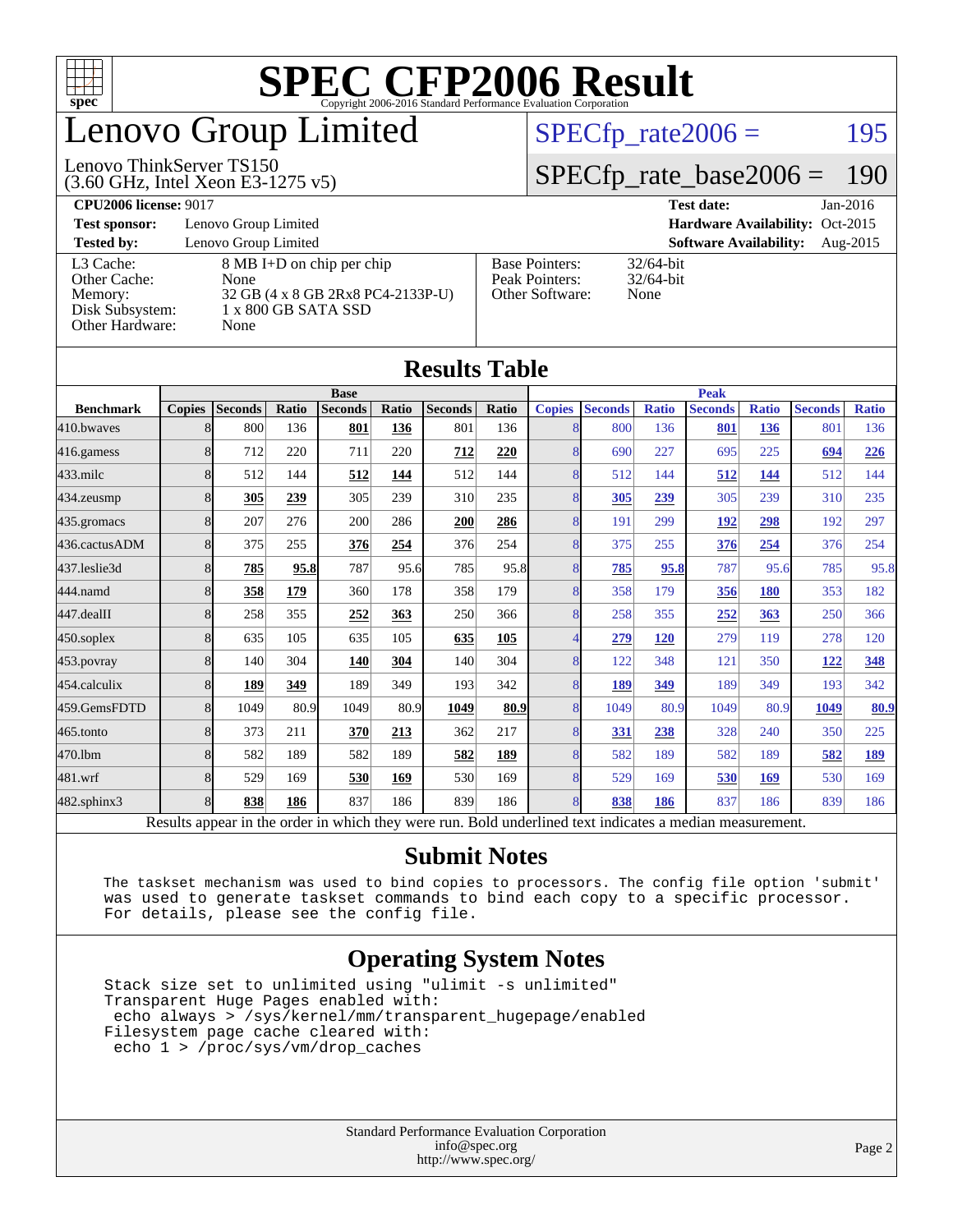

### enovo Group Limited

 $SPECfp_rate2006 = 195$  $SPECfp_rate2006 = 195$ 

(3.60 GHz, Intel Xeon E3-1275 v5) Lenovo ThinkServer TS150

[SPECfp\\_rate\\_base2006 =](http://www.spec.org/auto/cpu2006/Docs/result-fields.html#SPECfpratebase2006) 190

**[Test sponsor:](http://www.spec.org/auto/cpu2006/Docs/result-fields.html#Testsponsor)** Lenovo Group Limited **[Hardware Availability:](http://www.spec.org/auto/cpu2006/Docs/result-fields.html#HardwareAvailability)** Oct-2015

**[CPU2006 license:](http://www.spec.org/auto/cpu2006/Docs/result-fields.html#CPU2006license)** 9017 **[Test date:](http://www.spec.org/auto/cpu2006/Docs/result-fields.html#Testdate)** Jan-2016 **[Tested by:](http://www.spec.org/auto/cpu2006/Docs/result-fields.html#Testedby)** Lenovo Group Limited **[Software Availability:](http://www.spec.org/auto/cpu2006/Docs/result-fields.html#SoftwareAvailability)** Aug-2015

#### **[Platform Notes](http://www.spec.org/auto/cpu2006/Docs/result-fields.html#PlatformNotes)**

Standard Performance Evaluation Corporation [info@spec.org](mailto:info@spec.org) Page 3 BIOS Configuration: EIST Support set to Enabled Intel (R) Hyper-Threading set to Enabled C1E Support set to Enabled C State Support set to Enabled Turbo Mode set to Enable Sysinfo program /home/cpu2006-1.2-ic16.0/config/sysinfo.rev6914 \$Rev: 6914 \$ \$Date:: 2014-06-25 #\$ e3fbb8667b5a285932ceab81e28219e1 running on TS150 Fri Jan 22 13:52:41 2016 This section contains SUT (System Under Test) info as seen by some common utilities. To remove or add to this section, see: <http://www.spec.org/cpu2006/Docs/config.html#sysinfo> From /proc/cpuinfo model name:  $Intel(R)$  Xeon $(R)$  CPU E3-1275 v5 @ 3.60GHz 1 "physical id"s (chips) 8 "processors" cores, siblings (Caution: counting these is hw and system dependent. The following excerpts from /proc/cpuinfo might not be reliable. Use with caution.) cpu cores : 4 siblings : 8 physical 0: cores 0 1 2 3 cache size : 8192 KB From /proc/meminfo MemTotal: 32932764 kB HugePages\_Total: 0 Hugepagesize: 2048 kB From /etc/\*release\* /etc/\*version\* SuSE-release: SUSE Linux Enterprise Server 12 (x86\_64) VERSION = 12 PATCHLEVEL = 0 # This file is deprecated and will be removed in a future service pack or release. # Please check /etc/os-release for details about this release. os-release: NAME="SLES" VERSION="12" VERSION\_ID="12" PRETTY\_NAME="SUSE\_Linux Enterprise Server 12" ID="sles" ANSI\_COLOR="0;32" CPE\_NAME="cpe:/o:suse:sles:12" uname -a: Linux TS150 3.12.28-4-default #1 SMP Thu Sep 25 17:02:34 UTC 2014 (9879bd4) x86\_64 x86\_64 x86\_64 GNU/Linux Continued on next page

<http://www.spec.org/>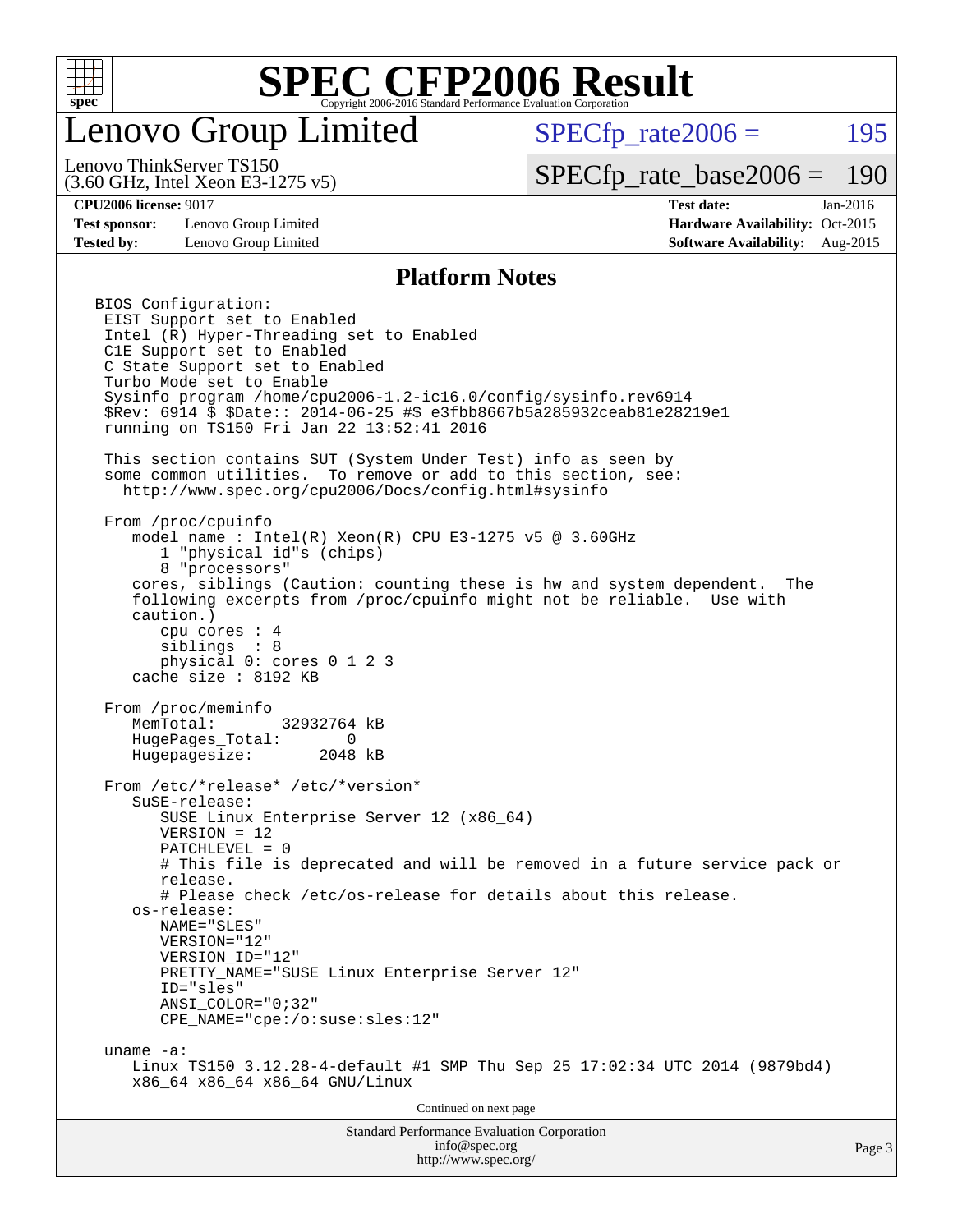

enovo Group Limited

 $SPECTp\_rate2006 = 195$ 

(3.60 GHz, Intel Xeon E3-1275 v5) Lenovo ThinkServer TS150

[SPECfp\\_rate\\_base2006 =](http://www.spec.org/auto/cpu2006/Docs/result-fields.html#SPECfpratebase2006) 190

**[Test sponsor:](http://www.spec.org/auto/cpu2006/Docs/result-fields.html#Testsponsor)** Lenovo Group Limited **[Hardware Availability:](http://www.spec.org/auto/cpu2006/Docs/result-fields.html#HardwareAvailability)** Oct-2015

**[CPU2006 license:](http://www.spec.org/auto/cpu2006/Docs/result-fields.html#CPU2006license)** 9017 **[Test date:](http://www.spec.org/auto/cpu2006/Docs/result-fields.html#Testdate)** Jan-2016 **[Tested by:](http://www.spec.org/auto/cpu2006/Docs/result-fields.html#Testedby)** Lenovo Group Limited **[Software Availability:](http://www.spec.org/auto/cpu2006/Docs/result-fields.html#SoftwareAvailability)** Aug-2015

#### **[Platform Notes \(Continued\)](http://www.spec.org/auto/cpu2006/Docs/result-fields.html#PlatformNotes)**

run-level 3 Jan 22 06:06

 SPEC is set to: /home/cpu2006-1.2-ic16.0 Filesystem Type Size Used Avail Use% Mounted on<br>
/dev/sda3 xfs 693G 27G 667G 4% /home 27G 667G Additional information from dmidecode:

 Warning: Use caution when you interpret this section. The 'dmidecode' program reads system data which is "intended to allow hardware to be accurately determined", but the intent may not be met, as there are frequent changes to hardware, firmware, and the "DMTF SMBIOS" standard.

 BIOS LENOVO FWKT32A 12/25/2015 Memory: 4x Samsung M378A1G43DB0-CPB 8 GB 2 rank 2133 MHz

(End of data from sysinfo program)

#### **[General Notes](http://www.spec.org/auto/cpu2006/Docs/result-fields.html#GeneralNotes)**

Environment variables set by runspec before the start of the run: LD\_LIBRARY\_PATH = "/home/cpu2006-1.2-ic16.0/libs/32:/home/cpu2006-1.2-ic16.0/libs/64:/home/cpu2006-1.2-ic16.0/sh"

 Binaries compiled on a system with 1x Intel Core i5-4670K CPU + 32GB memory using RedHat EL 7.1 Transparent Huge Pages enabled with: echo always > /sys/kernel/mm/transparent\_hugepage/enabled

#### **[Base Compiler Invocation](http://www.spec.org/auto/cpu2006/Docs/result-fields.html#BaseCompilerInvocation)**

[C benchmarks](http://www.spec.org/auto/cpu2006/Docs/result-fields.html#Cbenchmarks):  $\text{icc}$  -m64

[C++ benchmarks:](http://www.spec.org/auto/cpu2006/Docs/result-fields.html#CXXbenchmarks) [icpc -m64](http://www.spec.org/cpu2006/results/res2016q1/cpu2006-20160125-38867.flags.html#user_CXXbase_intel_icpc_64bit_bedb90c1146cab66620883ef4f41a67e)

[Fortran benchmarks](http://www.spec.org/auto/cpu2006/Docs/result-fields.html#Fortranbenchmarks): [ifort -m64](http://www.spec.org/cpu2006/results/res2016q1/cpu2006-20160125-38867.flags.html#user_FCbase_intel_ifort_64bit_ee9d0fb25645d0210d97eb0527dcc06e)

[Benchmarks using both Fortran and C](http://www.spec.org/auto/cpu2006/Docs/result-fields.html#BenchmarksusingbothFortranandC): [icc -m64](http://www.spec.org/cpu2006/results/res2016q1/cpu2006-20160125-38867.flags.html#user_CC_FCbase_intel_icc_64bit_0b7121f5ab7cfabee23d88897260401c) [ifort -m64](http://www.spec.org/cpu2006/results/res2016q1/cpu2006-20160125-38867.flags.html#user_CC_FCbase_intel_ifort_64bit_ee9d0fb25645d0210d97eb0527dcc06e)

### **[Base Portability Flags](http://www.spec.org/auto/cpu2006/Docs/result-fields.html#BasePortabilityFlags)**

 410.bwaves: [-DSPEC\\_CPU\\_LP64](http://www.spec.org/cpu2006/results/res2016q1/cpu2006-20160125-38867.flags.html#suite_basePORTABILITY410_bwaves_DSPEC_CPU_LP64) 416.gamess: [-DSPEC\\_CPU\\_LP64](http://www.spec.org/cpu2006/results/res2016q1/cpu2006-20160125-38867.flags.html#suite_basePORTABILITY416_gamess_DSPEC_CPU_LP64)

Continued on next page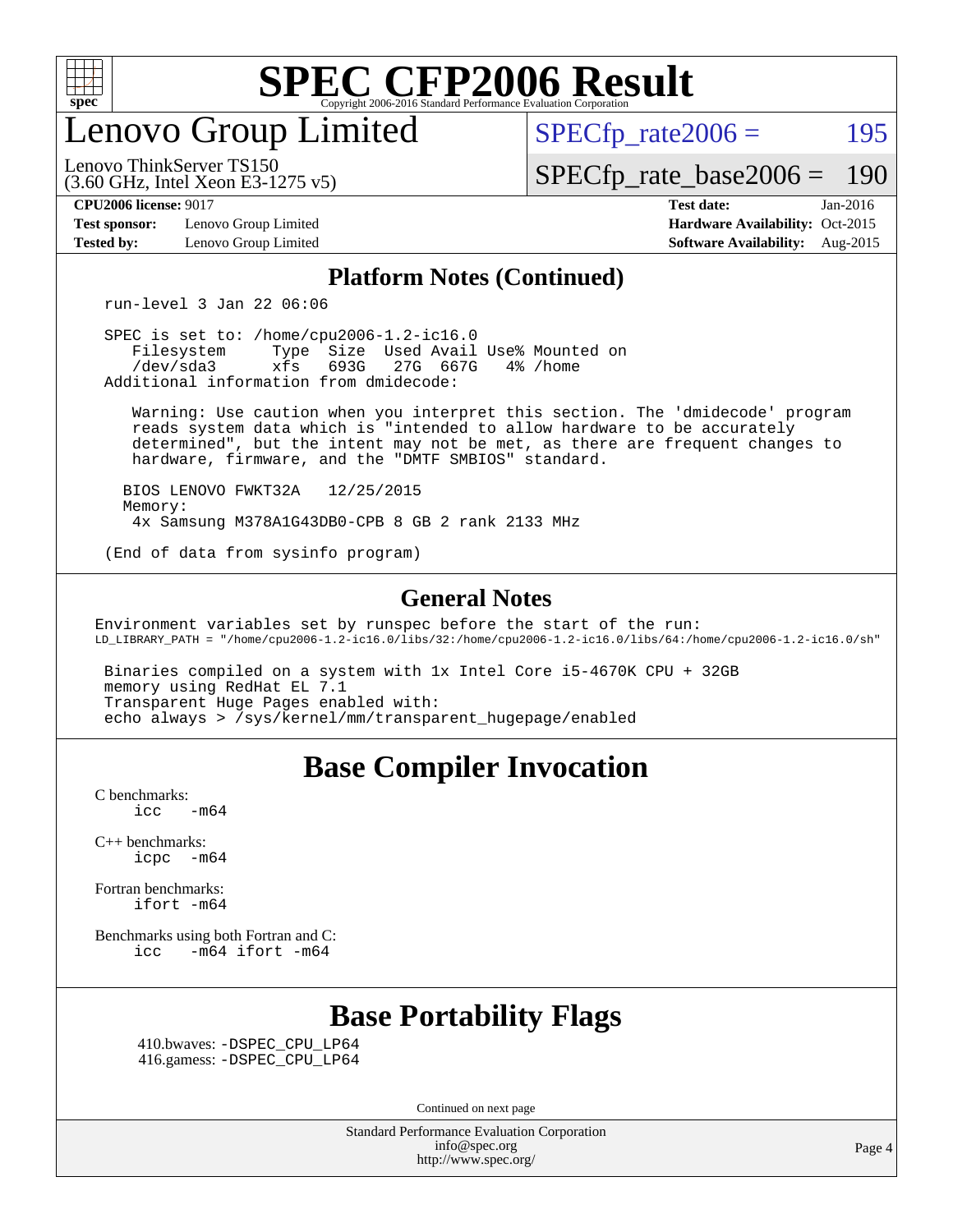

enovo Group Limited

 $SPECTp_rate2006 = 195$ 

[SPECfp\\_rate\\_base2006 =](http://www.spec.org/auto/cpu2006/Docs/result-fields.html#SPECfpratebase2006) 190

(3.60 GHz, Intel Xeon E3-1275 v5) Lenovo ThinkServer TS150

**[CPU2006 license:](http://www.spec.org/auto/cpu2006/Docs/result-fields.html#CPU2006license)** 9017 **[Test date:](http://www.spec.org/auto/cpu2006/Docs/result-fields.html#Testdate)** Jan-2016 **[Test sponsor:](http://www.spec.org/auto/cpu2006/Docs/result-fields.html#Testsponsor)** Lenovo Group Limited **[Hardware Availability:](http://www.spec.org/auto/cpu2006/Docs/result-fields.html#HardwareAvailability)** Oct-2015 **[Tested by:](http://www.spec.org/auto/cpu2006/Docs/result-fields.html#Testedby)** Lenovo Group Limited **[Software Availability:](http://www.spec.org/auto/cpu2006/Docs/result-fields.html#SoftwareAvailability)** Aug-2015

### **[Base Portability Flags \(Continued\)](http://www.spec.org/auto/cpu2006/Docs/result-fields.html#BasePortabilityFlags)**

| 433.milc: -DSPEC CPU LP64<br>434.zeusmp: - DSPEC_CPU_LP64                   |                                                                |
|-----------------------------------------------------------------------------|----------------------------------------------------------------|
| 435.gromacs: -DSPEC_CPU_LP64 -nofor_main                                    |                                                                |
| 436.cactusADM: -DSPEC CPU LP64 -nofor main<br>437.leslie3d: -DSPEC CPU LP64 |                                                                |
| 444.namd: -DSPEC CPU LP64                                                   |                                                                |
| 447.dealII: -DSPEC CPU LP64                                                 |                                                                |
| 450.soplex: -DSPEC_CPU_LP64<br>453.povray: -DSPEC_CPU_LP64                  |                                                                |
| 454.calculix: - DSPEC CPU LP64 - nofor main                                 |                                                                |
| 459. GemsFDTD: - DSPEC CPU LP64                                             |                                                                |
| 465.tonto: - DSPEC_CPU_LP64<br>470.1bm: -DSPEC CPU LP64                     |                                                                |
|                                                                             | 481.wrf: -DSPEC CPU_LP64 -DSPEC_CPU_CASE_FLAG -DSPEC_CPU_LINUX |
| 482.sphinx3: -DSPEC_CPU_LP64                                                |                                                                |
|                                                                             |                                                                |

#### **[Base Optimization Flags](http://www.spec.org/auto/cpu2006/Docs/result-fields.html#BaseOptimizationFlags)**

[C benchmarks](http://www.spec.org/auto/cpu2006/Docs/result-fields.html#Cbenchmarks):

[-xCORE-AVX2](http://www.spec.org/cpu2006/results/res2016q1/cpu2006-20160125-38867.flags.html#user_CCbase_f-xAVX2_5f5fc0cbe2c9f62c816d3e45806c70d7) [-ipo](http://www.spec.org/cpu2006/results/res2016q1/cpu2006-20160125-38867.flags.html#user_CCbase_f-ipo) [-O3](http://www.spec.org/cpu2006/results/res2016q1/cpu2006-20160125-38867.flags.html#user_CCbase_f-O3) [-no-prec-div](http://www.spec.org/cpu2006/results/res2016q1/cpu2006-20160125-38867.flags.html#user_CCbase_f-no-prec-div) [-opt-prefetch](http://www.spec.org/cpu2006/results/res2016q1/cpu2006-20160125-38867.flags.html#user_CCbase_f-opt-prefetch) [-auto-p32](http://www.spec.org/cpu2006/results/res2016q1/cpu2006-20160125-38867.flags.html#user_CCbase_f-auto-p32) [-ansi-alias](http://www.spec.org/cpu2006/results/res2016q1/cpu2006-20160125-38867.flags.html#user_CCbase_f-ansi-alias) [-opt-mem-layout-trans=3](http://www.spec.org/cpu2006/results/res2016q1/cpu2006-20160125-38867.flags.html#user_CCbase_f-opt-mem-layout-trans_a7b82ad4bd7abf52556d4961a2ae94d5)

[C++ benchmarks:](http://www.spec.org/auto/cpu2006/Docs/result-fields.html#CXXbenchmarks)

[-xCORE-AVX2](http://www.spec.org/cpu2006/results/res2016q1/cpu2006-20160125-38867.flags.html#user_CXXbase_f-xAVX2_5f5fc0cbe2c9f62c816d3e45806c70d7) [-ipo](http://www.spec.org/cpu2006/results/res2016q1/cpu2006-20160125-38867.flags.html#user_CXXbase_f-ipo) [-O3](http://www.spec.org/cpu2006/results/res2016q1/cpu2006-20160125-38867.flags.html#user_CXXbase_f-O3) [-no-prec-div](http://www.spec.org/cpu2006/results/res2016q1/cpu2006-20160125-38867.flags.html#user_CXXbase_f-no-prec-div) [-opt-prefetch](http://www.spec.org/cpu2006/results/res2016q1/cpu2006-20160125-38867.flags.html#user_CXXbase_f-opt-prefetch) [-auto-p32](http://www.spec.org/cpu2006/results/res2016q1/cpu2006-20160125-38867.flags.html#user_CXXbase_f-auto-p32) [-ansi-alias](http://www.spec.org/cpu2006/results/res2016q1/cpu2006-20160125-38867.flags.html#user_CXXbase_f-ansi-alias) [-opt-mem-layout-trans=3](http://www.spec.org/cpu2006/results/res2016q1/cpu2006-20160125-38867.flags.html#user_CXXbase_f-opt-mem-layout-trans_a7b82ad4bd7abf52556d4961a2ae94d5)

[Fortran benchmarks](http://www.spec.org/auto/cpu2006/Docs/result-fields.html#Fortranbenchmarks): [-xCORE-AVX2](http://www.spec.org/cpu2006/results/res2016q1/cpu2006-20160125-38867.flags.html#user_FCbase_f-xAVX2_5f5fc0cbe2c9f62c816d3e45806c70d7) [-ipo](http://www.spec.org/cpu2006/results/res2016q1/cpu2006-20160125-38867.flags.html#user_FCbase_f-ipo) [-O3](http://www.spec.org/cpu2006/results/res2016q1/cpu2006-20160125-38867.flags.html#user_FCbase_f-O3) [-no-prec-div](http://www.spec.org/cpu2006/results/res2016q1/cpu2006-20160125-38867.flags.html#user_FCbase_f-no-prec-div) [-opt-prefetch](http://www.spec.org/cpu2006/results/res2016q1/cpu2006-20160125-38867.flags.html#user_FCbase_f-opt-prefetch)

[Benchmarks using both Fortran and C](http://www.spec.org/auto/cpu2006/Docs/result-fields.html#BenchmarksusingbothFortranandC): [-xCORE-AVX2](http://www.spec.org/cpu2006/results/res2016q1/cpu2006-20160125-38867.flags.html#user_CC_FCbase_f-xAVX2_5f5fc0cbe2c9f62c816d3e45806c70d7) [-ipo](http://www.spec.org/cpu2006/results/res2016q1/cpu2006-20160125-38867.flags.html#user_CC_FCbase_f-ipo) [-O3](http://www.spec.org/cpu2006/results/res2016q1/cpu2006-20160125-38867.flags.html#user_CC_FCbase_f-O3) [-no-prec-div](http://www.spec.org/cpu2006/results/res2016q1/cpu2006-20160125-38867.flags.html#user_CC_FCbase_f-no-prec-div) [-opt-prefetch](http://www.spec.org/cpu2006/results/res2016q1/cpu2006-20160125-38867.flags.html#user_CC_FCbase_f-opt-prefetch) [-auto-p32](http://www.spec.org/cpu2006/results/res2016q1/cpu2006-20160125-38867.flags.html#user_CC_FCbase_f-auto-p32) [-ansi-alias](http://www.spec.org/cpu2006/results/res2016q1/cpu2006-20160125-38867.flags.html#user_CC_FCbase_f-ansi-alias) [-opt-mem-layout-trans=3](http://www.spec.org/cpu2006/results/res2016q1/cpu2006-20160125-38867.flags.html#user_CC_FCbase_f-opt-mem-layout-trans_a7b82ad4bd7abf52556d4961a2ae94d5)

### **[Peak Compiler Invocation](http://www.spec.org/auto/cpu2006/Docs/result-fields.html#PeakCompilerInvocation)**

[C benchmarks](http://www.spec.org/auto/cpu2006/Docs/result-fields.html#Cbenchmarks):  $-m64$ 

[C++ benchmarks \(except as noted below\):](http://www.spec.org/auto/cpu2006/Docs/result-fields.html#CXXbenchmarksexceptasnotedbelow) [icpc -m64](http://www.spec.org/cpu2006/results/res2016q1/cpu2006-20160125-38867.flags.html#user_CXXpeak_intel_icpc_64bit_bedb90c1146cab66620883ef4f41a67e)

450.soplex: [icpc -m32 -L/opt/intel/compilers\\_and\\_libraries\\_2016/linux/compiler/lib/ia32\\_lin](http://www.spec.org/cpu2006/results/res2016q1/cpu2006-20160125-38867.flags.html#user_peakCXXLD450_soplex_intel_icpc_b4f50a394bdb4597aa5879c16bc3f5c5)

[Fortran benchmarks](http://www.spec.org/auto/cpu2006/Docs/result-fields.html#Fortranbenchmarks): [ifort -m64](http://www.spec.org/cpu2006/results/res2016q1/cpu2006-20160125-38867.flags.html#user_FCpeak_intel_ifort_64bit_ee9d0fb25645d0210d97eb0527dcc06e)

Continued on next page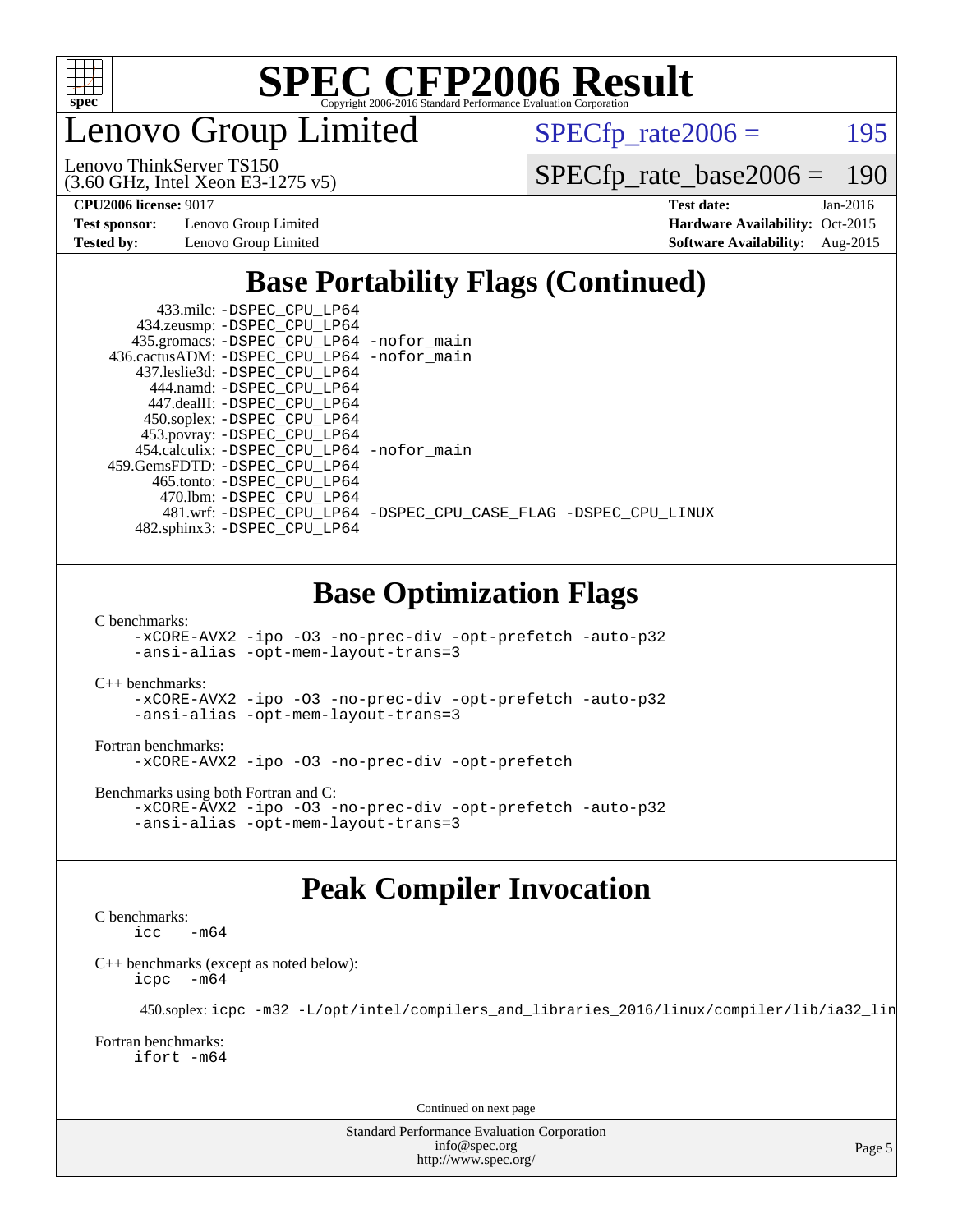

### enovo Group Limited

 $SPECTp_rate2006 = 195$ 

(3.60 GHz, Intel Xeon E3-1275 v5) Lenovo ThinkServer TS150

[SPECfp\\_rate\\_base2006 =](http://www.spec.org/auto/cpu2006/Docs/result-fields.html#SPECfpratebase2006) 190

**[CPU2006 license:](http://www.spec.org/auto/cpu2006/Docs/result-fields.html#CPU2006license)** 9017 **[Test date:](http://www.spec.org/auto/cpu2006/Docs/result-fields.html#Testdate)** Jan-2016 **[Test sponsor:](http://www.spec.org/auto/cpu2006/Docs/result-fields.html#Testsponsor)** Lenovo Group Limited **[Hardware Availability:](http://www.spec.org/auto/cpu2006/Docs/result-fields.html#HardwareAvailability)** Oct-2015 **[Tested by:](http://www.spec.org/auto/cpu2006/Docs/result-fields.html#Testedby)** Lenovo Group Limited **[Software Availability:](http://www.spec.org/auto/cpu2006/Docs/result-fields.html#SoftwareAvailability)** Aug-2015

### **[Peak Compiler Invocation \(Continued\)](http://www.spec.org/auto/cpu2006/Docs/result-fields.html#PeakCompilerInvocation)**

[Benchmarks using both Fortran and C](http://www.spec.org/auto/cpu2006/Docs/result-fields.html#BenchmarksusingbothFortranandC): [icc -m64](http://www.spec.org/cpu2006/results/res2016q1/cpu2006-20160125-38867.flags.html#user_CC_FCpeak_intel_icc_64bit_0b7121f5ab7cfabee23d88897260401c) [ifort -m64](http://www.spec.org/cpu2006/results/res2016q1/cpu2006-20160125-38867.flags.html#user_CC_FCpeak_intel_ifort_64bit_ee9d0fb25645d0210d97eb0527dcc06e)

#### **[Peak Portability Flags](http://www.spec.org/auto/cpu2006/Docs/result-fields.html#PeakPortabilityFlags)**

| 410.bwaves: -DSPEC CPU LP64                 |                                                                |
|---------------------------------------------|----------------------------------------------------------------|
| 416.gamess: -DSPEC_CPU_LP64                 |                                                                |
| 433.milc: -DSPEC CPU LP64                   |                                                                |
| 434.zeusmp: -DSPEC_CPU_LP64                 |                                                                |
| 435.gromacs: -DSPEC_CPU_LP64 -nofor_main    |                                                                |
| 436.cactusADM: -DSPEC CPU LP64 -nofor main  |                                                                |
| 437.leslie3d: -DSPEC CPU LP64               |                                                                |
| 444.namd: - DSPEC_CPU LP64                  |                                                                |
| 447.dealII: -DSPEC CPU LP64                 |                                                                |
| 450.soplex: -D_FILE_OFFSET_BITS=64          |                                                                |
| 453.povray: -DSPEC_CPU_LP64                 |                                                                |
| 454.calculix: - DSPEC CPU LP64 - nofor main |                                                                |
| 459.GemsFDTD: -DSPEC CPU LP64               |                                                                |
| 465.tonto: - DSPEC CPU LP64                 |                                                                |
| 470.1bm: - DSPEC CPU LP64                   |                                                                |
|                                             | 481.wrf: -DSPEC CPU_LP64 -DSPEC_CPU_CASE_FLAG -DSPEC_CPU_LINUX |
| 482.sphinx3: -DSPEC CPU LP64                |                                                                |

### **[Peak Optimization Flags](http://www.spec.org/auto/cpu2006/Docs/result-fields.html#PeakOptimizationFlags)**

```
C benchmarks:
```

```
 433.milc: basepeak = yes
470.lbm: basepeak = yes
```
482.sphinx3: basepeak = yes

```
C++ benchmarks:
```

```
 444.namd: -xCORE-AVX2(pass 2) -prof-gen:threadsafe(pass 1)
         -i\text{po}(pass 2) -\overline{O}3(pass 2)-no-prec-div(pass 2)
         -par-num-threads=1(pass 1) -opt-mem-layout-trans=3(pass 2)
         -prof-use(pass 2) -fno-alias -auto-ilp32
```

```
 447.dealII: basepeak = yes
```

```
 450.soplex: -xCORE-AVX2(pass 2) -prof-gen:threadsafe(pass 1)
         -ipo(pass 2) -O3(pass 2) -no-prec-div(pass 2)
         -par-num-threads=1(pass 1) -opt-mem-layout-trans=3(pass 2)
         -prof-use(pass 2) -opt-malloc-options=3
```
Continued on next page

```
Standard Performance Evaluation Corporation
              info@spec.org
           http://www.spec.org/
```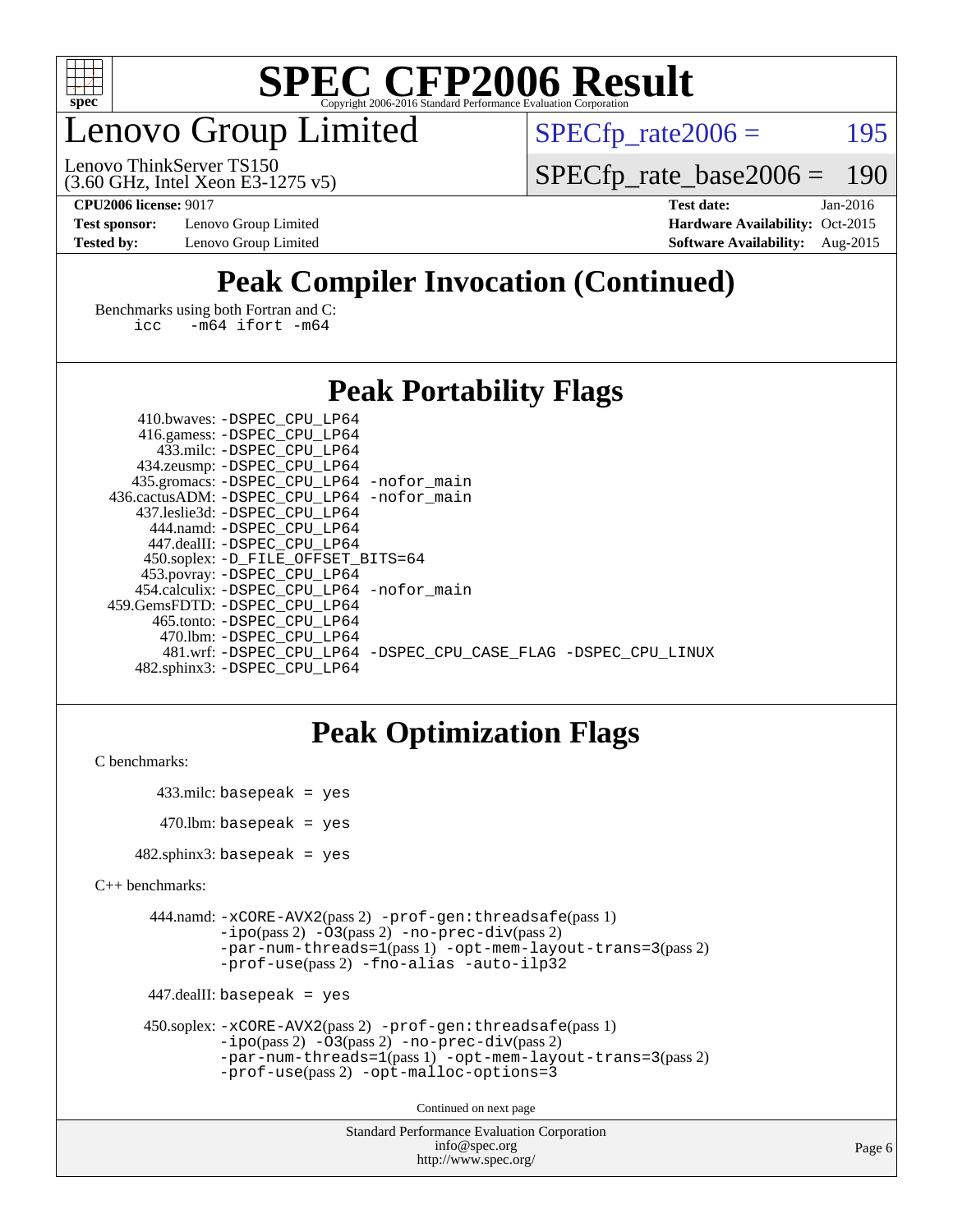

enovo Group Limited

 $SPECTp_rate2006 = 195$ 

(3.60 GHz, Intel Xeon E3-1275 v5) Lenovo ThinkServer TS150

[SPECfp\\_rate\\_base2006 =](http://www.spec.org/auto/cpu2006/Docs/result-fields.html#SPECfpratebase2006) 190

**[Test sponsor:](http://www.spec.org/auto/cpu2006/Docs/result-fields.html#Testsponsor)** Lenovo Group Limited **[Hardware Availability:](http://www.spec.org/auto/cpu2006/Docs/result-fields.html#HardwareAvailability)** Oct-2015

**[CPU2006 license:](http://www.spec.org/auto/cpu2006/Docs/result-fields.html#CPU2006license)** 9017 **[Test date:](http://www.spec.org/auto/cpu2006/Docs/result-fields.html#Testdate)** Jan-2016 **[Tested by:](http://www.spec.org/auto/cpu2006/Docs/result-fields.html#Testedby)** Lenovo Group Limited **[Software Availability:](http://www.spec.org/auto/cpu2006/Docs/result-fields.html#SoftwareAvailability)** Aug-2015

### **[Peak Optimization Flags \(Continued\)](http://www.spec.org/auto/cpu2006/Docs/result-fields.html#PeakOptimizationFlags)**

```
 453.povray: -xCORE-AVX2(pass 2) -prof-gen:threadsafe(pass 1)
                   -i\text{po}(pass 2) -\overset{\sim}{O}3(pass 2)-no-prec-div(pass 2)
                   -par-num-threads=1(pass 1) -opt-mem-layout-trans=3(pass 2)
                   -prof-use(pass 2) -unroll4 -ansi-alias
   Fortran benchmarks: 
        410.bwaves: basepeak = yes 416.gamess: -xCORE-AVX2(pass 2) -prof-gen:threadsafe(pass 1)
                   -ipo(pass 2) -O3(pass 2) -no-prec-div(pass 2)
                   -par-num-threads=1(pass 1) -prof-use(pass 2) -unroll2
                   -inline-level=0 -scalar-rep-
         434.zeusmp: basepeak = yes
         437.leslie3d: basepeak = yes
     459.GemsFDTD: basepeak = yes
           465.tonto: -xCORE-AVX2(pass 2) -prof-gen:threadsafe(pass 1)
                   -i\text{po}(pass 2) -03(pass 2)-no-prec-div(pass 2)
                   -par-num-threads=1(pass 1) -prof-use(pass 2) -unroll4 -auto
                   -inline-calloc -opt-malloc-options=3
   Benchmarks using both Fortran and C: 
         435.gromacs: -xCORE-AVX2(pass 2) -prof-gen:threadsafe(pass 1)
                   -i\text{po}(pass 2) -\tilde{O}3(pass 2)-no-prec-div(pass 2)
                   -par-num-threads=1(pass 1) -opt-mem-layout-trans=3(pass 2)
                   -prof-use(pass 2) -opt-prefetch -auto-ilp32
    436.cactusADM:basepeak = yes454.calculix: basepeak = yes
            481 \text{.m}: basepeak = yes
                         The flags files that were used to format this result can be browsed at
http://www.spec.org/cpu2006/flags/Intel-ic16.0-official-linux64.html
http://www.spec.org/cpu2006/flags/Default-Platform-Flags.html
                             You can also download the XML flags sources by saving the following links:
http://www.spec.org/cpu2006/flags/Intel-ic16.0-official-linux64.xml
```
<http://www.spec.org/cpu2006/flags/Default-Platform-Flags.xml>